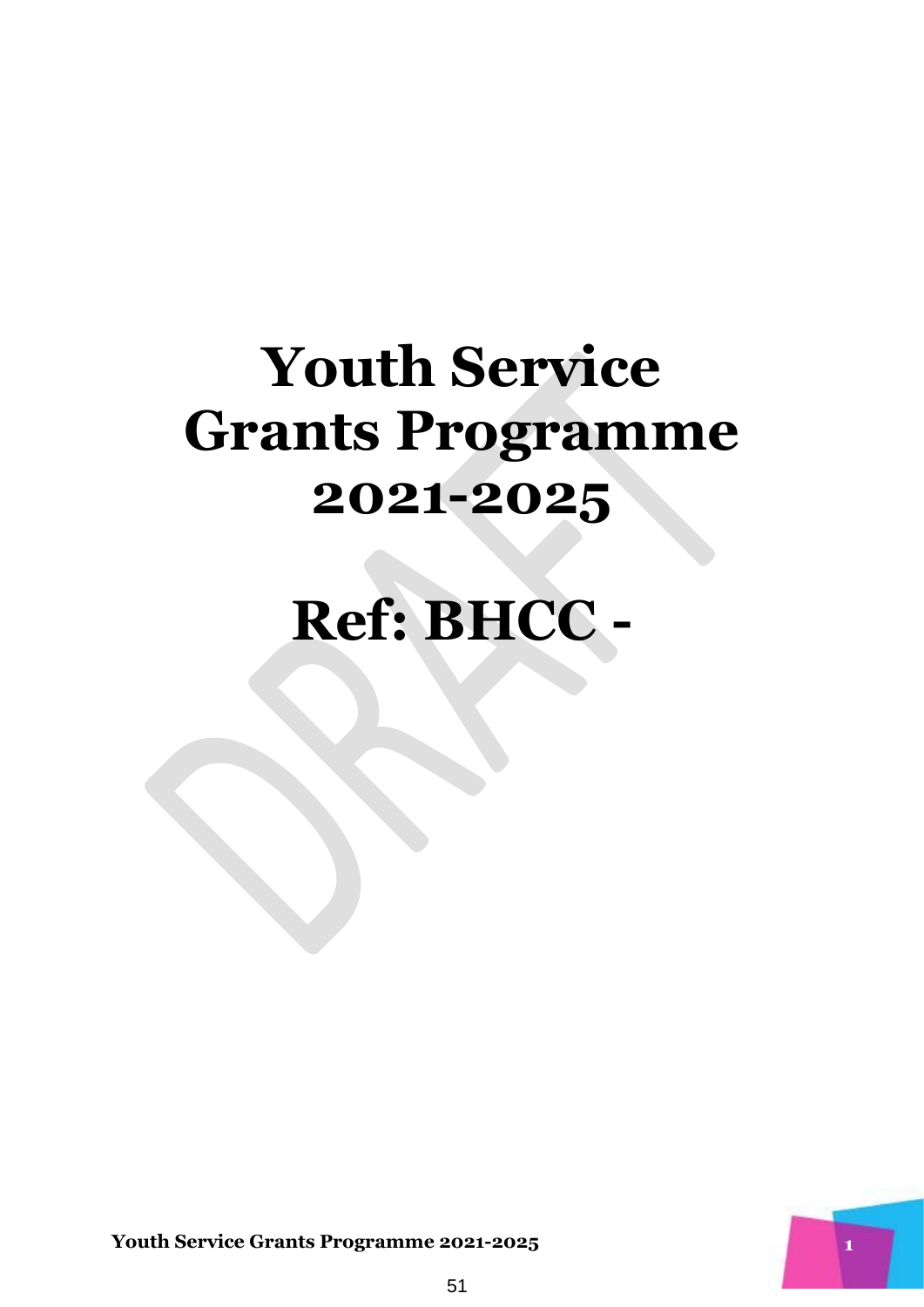### **Contents Page**

| Overview                                  |    |
|-------------------------------------------|----|
| <b>Key Policy and Strategic Documents</b> |    |
| <b>Service Requirement</b>                | 8  |
| Area and Equality Lots                    | 12 |
| <b>Quality Standards</b>                  | 14 |
|                                           |    |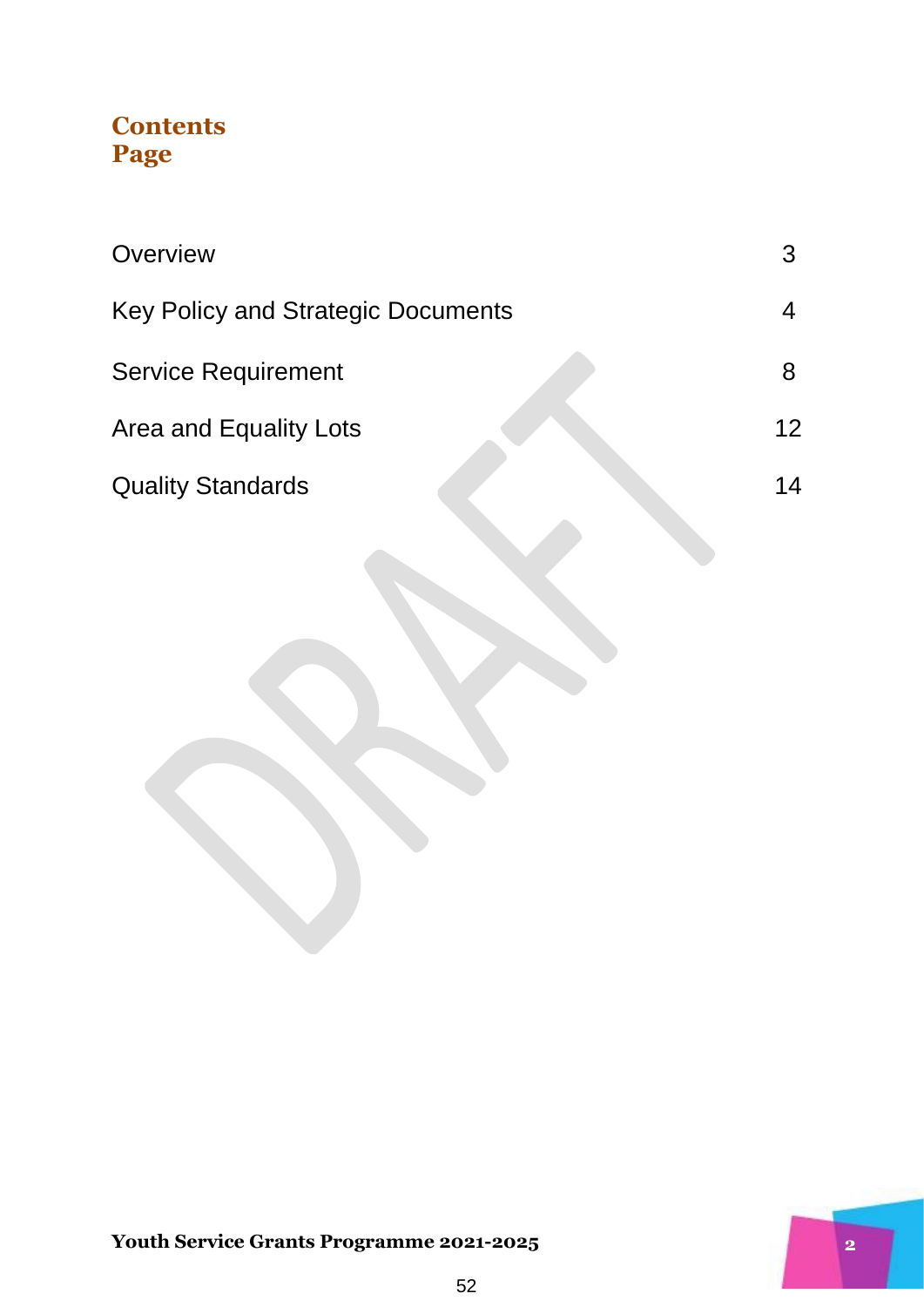## **Overview**

### **Introduction**

Welcome to the Youth Service Grants Programme 2021-2025 published by the Families, Children & Learning Directorate of Brighton & Hove City Council.

The Budget Council meeting of 25<sup>th</sup> February 2021 agreed funding for youth work for 2021-22 (to be confirmed). The Council's Youth Service Grants Programme 2021- 2025 focusses on the findings of the Youth Work Review 2020 and outcomes outlined in the National Youth Agency's Youth Work Enquiry (2019); 'Theory of Change for Youth Work'. The Programme has been developed based on the learning from the Council's discretionary grants programme, the Third Sector Investment Programme including the Communities and Third Sector Commission 2020-2023 and other relevant commissions.

The approach and funding investment demonstrates the Council's commitment to working in partnership with communities and the Third Sector to support young people via the provision of good quality youth services; providing non-formal education that focuses on the personal and social development of participants and increases youth participation; enabling young people to develop their voice and influence decision making in a meaningful way.

The Youth Service Grants Programme 2021-2024 aims to assist organisations financially so that they can deliver the desired outcomes, building on the assets of the Third Sector, promoting enterprise and social value. We expect applications to the fund to show very clearly how their proposals will help achieve the outcomes.

The key principles were developed from the findings of the Youth Work Review 2020 and we are therefore confident that this Youth Service Grants Programme 2021- 2025 is targeted on the most important issues facing Brighton & Hove young people during the next few years, including supporting the recovery of the impact of Covid-19 on young people.

This will be a forty-two-month programme, starting 1st October 2021, with an option to extend for a further two years. It is important that organisations have the opportunity to deliver an effective programme over a period of years confident that resources will continue to be there to support them.

Before applying to the Youth Service Grants Programme, applicants should refer to:

- Brighton & Hove Children, Young People & Skills Committee Priorities
- Brighton & Hove Youth Work Review 2020
- National Youth Work Curriculum 2020
- Brighton & Hove City Council Communities and Third Sector Development **Policy**
- The Equality Act 2010
- The Public Services (Social Value) Act 2012 and the Social Value Guide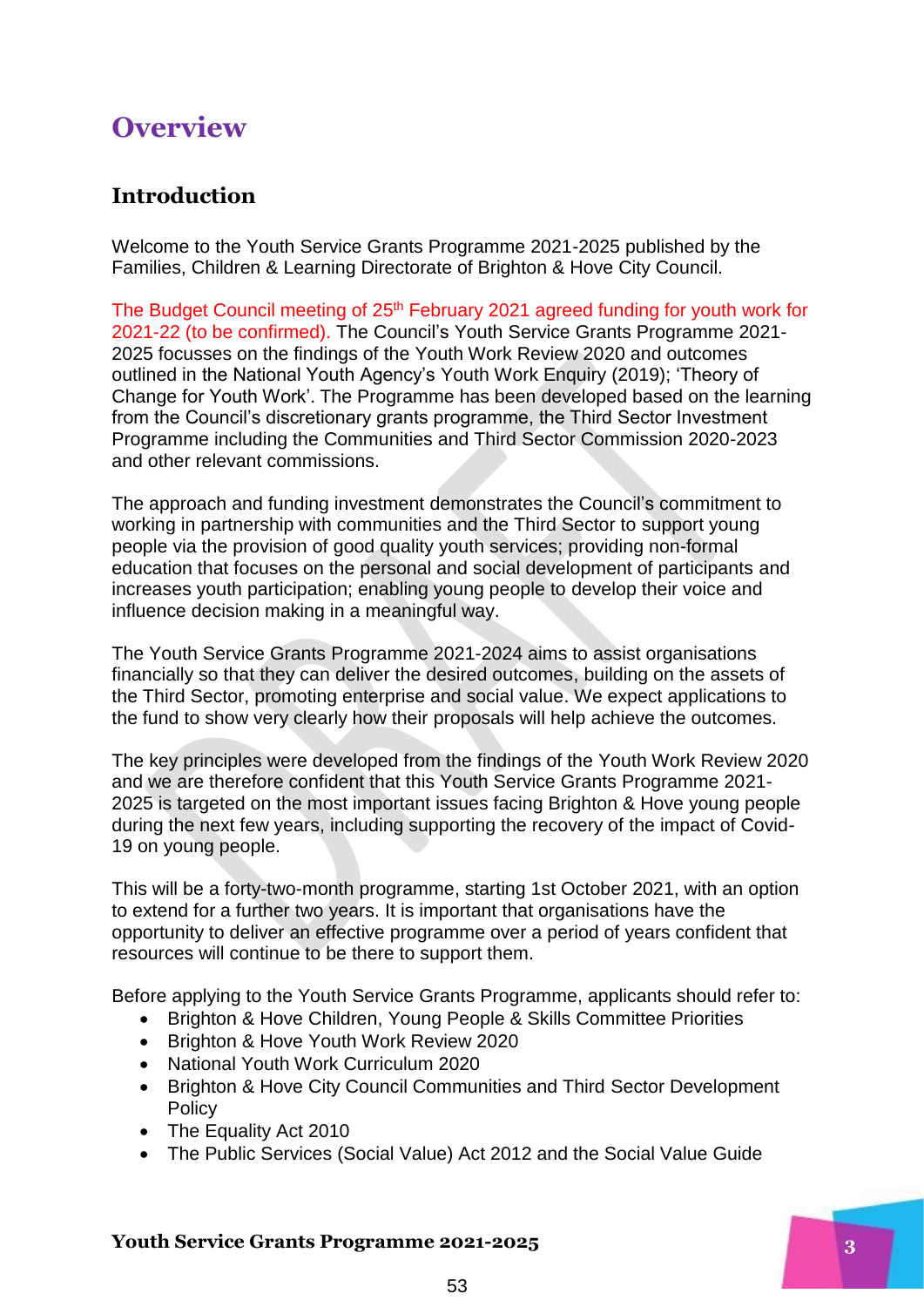### **Informing the Programme: Key Policy and Strategic Documents**

### **Youth Service Grants Programme Outcomes**

In Brighton and Hove we see commissioning as the process by which commissioners ensure that appropriate services are available at the right quality and cost to meet needs and deliver strategic outcomes now and into the future.

### **The Youth Service Grants Programme outcomes have been developed and informed through a range of processes:**

- **≻** Youth Work Review 2020 Brighton & Hove
- $\triangleright$  Housing requirements for neighbourhoods with Council tenants
- ▶ National Youth Agency's 'Theory of Change for Youth Work' 2018
- $\triangleright$  Using good practice and innovation to add value and maximise resources

Focussing on outcomes promotes the results and positive changes which are important to young people either individually or as a community. Many organisations funded by the Council during the past few years will have experienced a greater focus on demonstrating the impact of their activities in their reporting back.

It is recommended that applicants familiarise themselves with the following:

### **Brighton & Hove City Council's Children, Young People & Skills Committee Priorities**

The Brighton and Hove City Council 2020 to 2023 Corporate Plan outlines its commitment to deliver high quality youth services by:

- Identifying Council owned premises suitable for partners to offer youth services.
- Maintaining services for refugees and LGBTU young people and ensure that sexual health services and mental health support are delivered at youth centres across the city.
- Protecting funding and review youth services across the city to improve coordination, establish a central youth hub and deliver services directly where possible.
- Giving young people a stronger voice in future services.

The Families, Children & Learning Directorate Plan is available here. [https://www.brighton-hove.gov.uk/sites/default/files/2021-](https://www.brighton-hove.gov.uk/sites/default/files/2021-02/FCL%20Directorate%20Plan%202020-24%20refreshed%2026Nov20.pdf) [02/FCL%20Directorate%20Plan%202020-24%20refreshed%2026Nov20.pdf](https://www.brighton-hove.gov.uk/sites/default/files/2021-02/FCL%20Directorate%20Plan%202020-24%20refreshed%2026Nov20.pdf)

### **Brighton & Hove Youth Work Review 2020**

54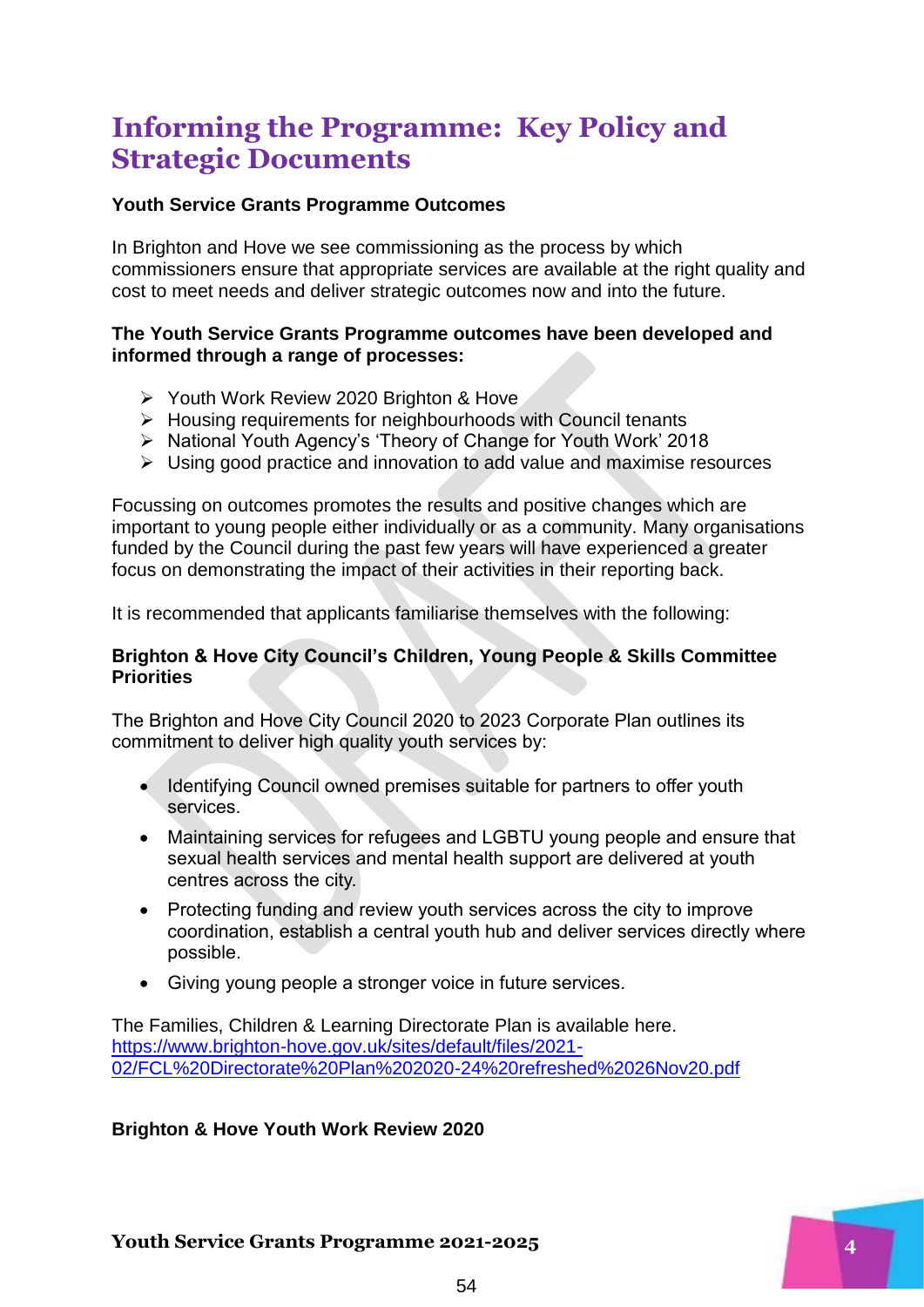It was agreed at the Children and Young People and Skills Committee on 13<sup>th</sup> January 2020 that a review of current youth services in the city would be undertaken and that the findings of this review be presented back to Committee to be discussed and a proposal agreed.

The review took place between May and July 2020, during the Covid-19 pandemic and included hearing the views of a wide range of young people and other stakeholders across Brighton and Hove. The report contains the findings and recommendations from this review.

The full report is available link required

### **National Youth Work Curriculum 2020**

This document sets out a youth work curriculum framework for England. Its purpose is to enable a greater understanding of youth work practice, provide an educational framework and act as a reference tool to be used by decision makers, policy makers, commissioners, youth workers and young people.

It is illustrated by examples of youth work practice from young people and youth workers that highlight how the curriculum is fluid and flexible and how it underpins high-quality youth work. Examples from young people show the difference that having trusted relationships and opportunities has made to them.

The youth work curriculum is underpinned by the description of youth work articulated in the National Occupational Standards for Youth Work 2019:

- $\triangleright$  Engaging with young people to facilitate their personal, social and educational development and enable them to gain a voice, influence and a place in society. Youth Workers help young people to engage with their local communities, taking account of cultural diversity. They support the young person to realise their potential and to address life's challenges critically and creatively.
- $\triangleright$  Youth work may take place in a variety of settings including community venues, uniformed groups, schools, youth cafés and on the street, whilst using numerous approaches such as outdoor pursuits, drama workshops, health initiatives, peer education and single issue and single focused gender work to engage with young people. Youth work may be carried out by volunteers or via paid employment in the sector.

The full report is available here [0923-NYA-Youth-Work-Curriculum-DIGITAL1.pdf](https://nya.org.uk/wp-content/uploads/2020/09/0923-NYA-Youth-Work-Curriculum-DIGITAL1.pdf)

### **Joint Health and Wellbeing Strategy**

The Brighton & Hove Joint Health & Wellbeing Strategy (2019-2030) sets out our vision for improving the health and wellbeing of local people, including young people and communities and reducing health inequalities, together with the core principles which will guide local action to deliver the vision. It presents a shared view of where we are and of the challenges and opportunities that we face.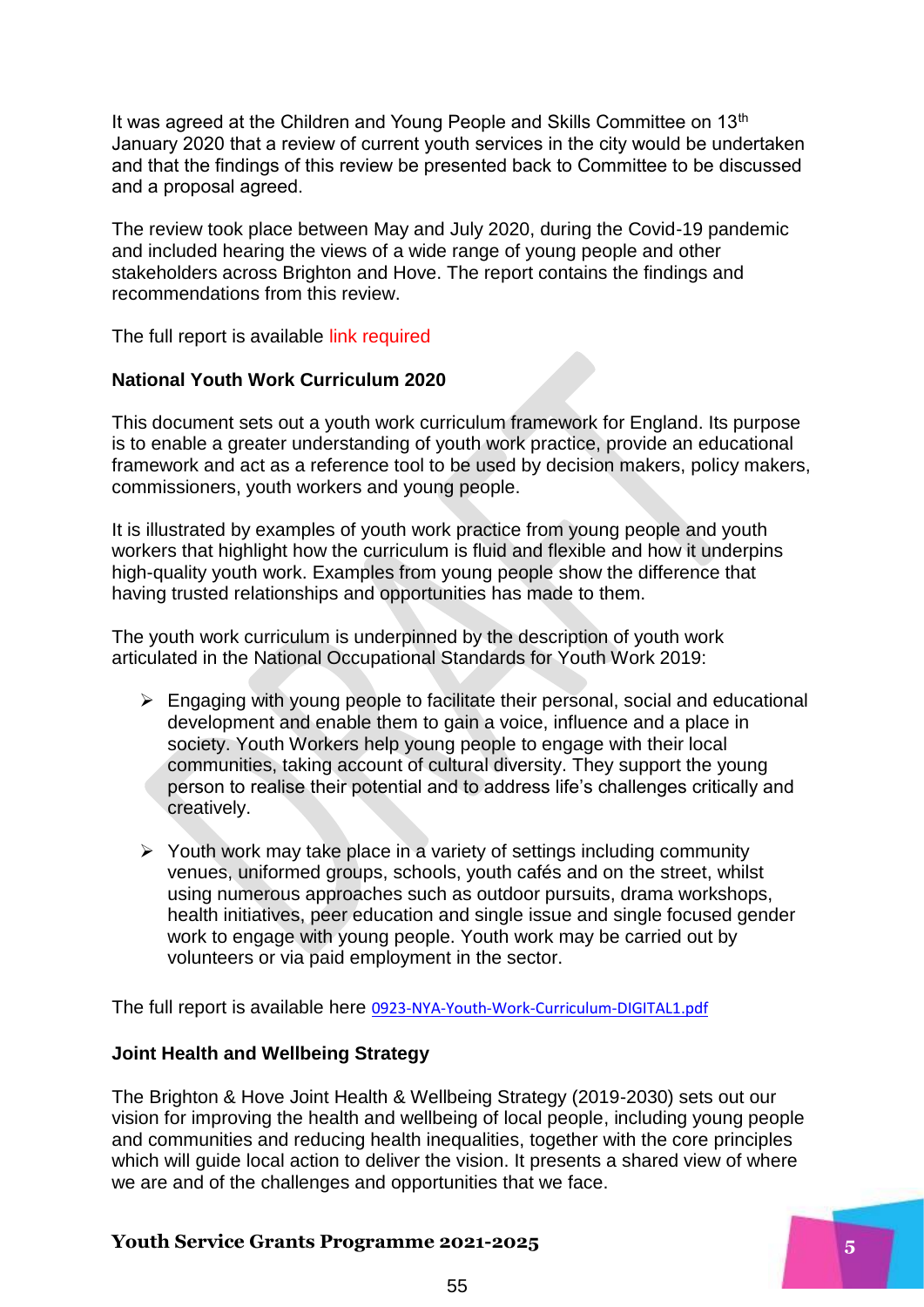The strategy focuses on improving health and wellbeing outcomes for the city and across the key life stages of local residents including starting and living well.

Eight principles will guide the delivery of our Health & Wellbeing Strategy:

- Partnership and collaboration
- Health is everyone's business
- Health and work
- Prevention and empowerment
- Reducing health inequalities
- The right care, in the right place, at the right time
- Engagement and involvement
- Keeping people safe

We want to make health and wellbeing everyone's business. Therefore, local organisations and communities should use the strategy to develop actions that will contribute to improving health and wellbeing.

The full report is available here, [https://www.brighton-hove.gov.uk/health-and](https://www.brighton-hove.gov.uk/health-and-wellbeing/about-public-health/brighton-hove-joint-health-and-wellbeing-strategy-2019)[wellbeing/about-public-health/brighton-hove-joint-health-and-wellbeing-strategy-2019](https://www.brighton-hove.gov.uk/health-and-wellbeing/about-public-health/brighton-hove-joint-health-and-wellbeing-strategy-2019)

### **Brighton & Hove City Council Communities and Third Sector Development Policy**

The policy sets out how the Council wants to work to ensure that the city has an increasingly efficient and more effective Third Sector that enables citizens and communities to have a strong voice in decision making about public services and supports community resilience and wellbeing through independent citizen and community activity. Furthermore, the policy describes the approach that the Council takes in ensuring that its culture and systems enable a collaborative and productive relationship with the Third Sector so as to make the best use of its flexibility, creativity and added value.

The full policy is available **[here](http://www.brighton-hove.gov.uk/sites/brighton-hove.gov.uk/files/BHCCcommunitiesandthirdsectorpolicy%202014-20.pdf)**.

### **Equalities**

The Equality Act 2010 simplifies and strengthens the law around tackling discrimination and inequality. The public sector equality duty ensures that all public bodies play their part in making society fairer by tackling discrimination and providing equality of opportunity for all. It ensures that public bodies consider the needs of all individuals in their work, and the impact of all their functions, when shaping policy, delivering services and in relation to employees. The Equality Duty covers the following protected characteristics and, by association, those who care for them: Age, Disability, Sex, Gender Reassignment, Race, Religion and Belief, Sexual Orientation, Pregnancy and Maternity, and Marriage and Civil Partnership (in respect of having due regard to eliminate discrimination).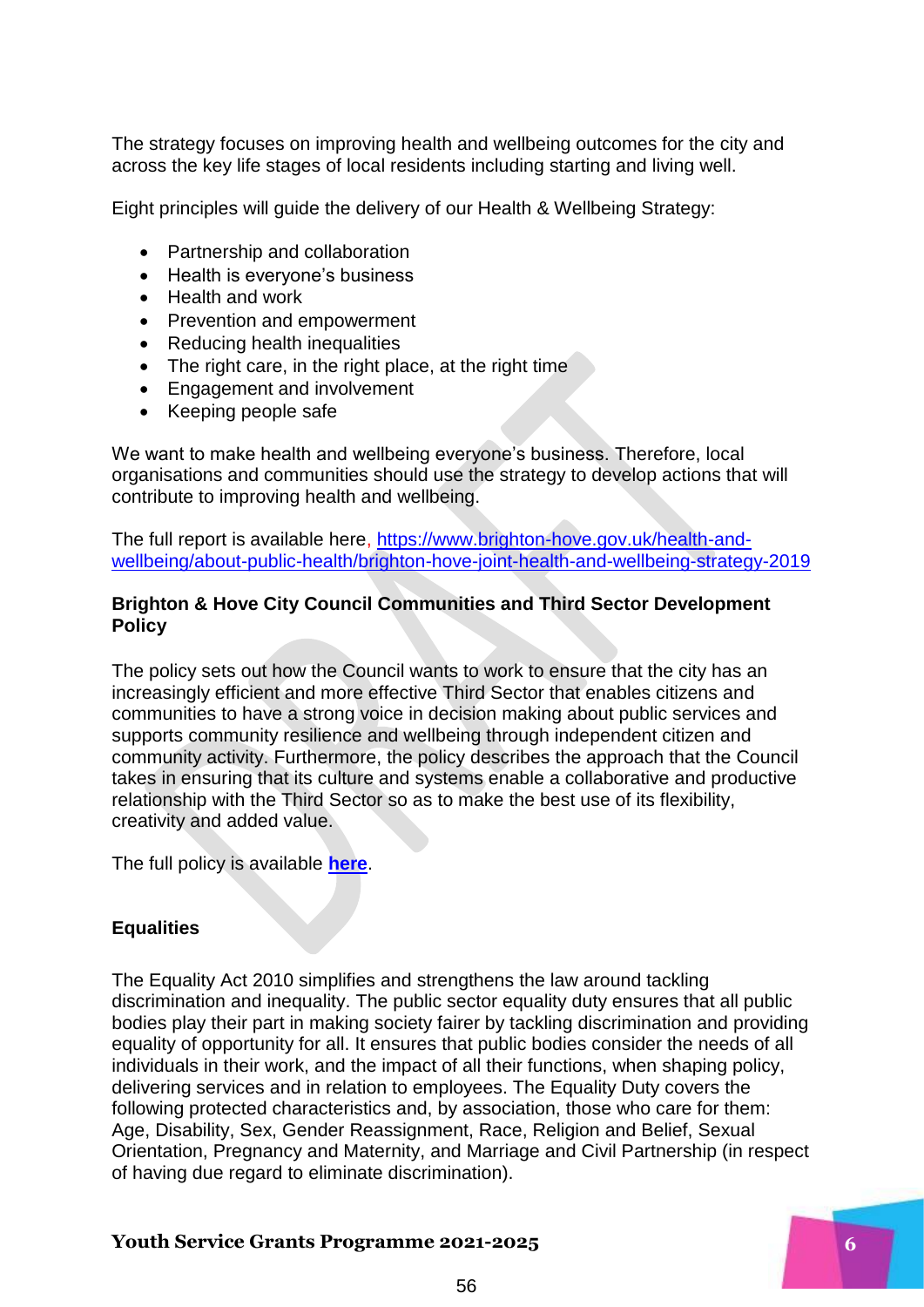Some groups and communities in the city find it more difficult to have their voices and experiences heard, and therefore may require additional support and resource in order to feedback, participate and help shape and improve local services.

Commissioners are committed to engaging with the widest possible range of people and groups in order to inform the development, commissioning and review of services.

Guidance on the public sector Equality Duty can be found **[here](https://www.equalityhumanrights.com/en/advice-and-guidance/public-sector-equality-duty-guidance)**.

### **Social Value**

**The Public Services (Social Value) Act 2012** encourages all public bodies to consider how their commissioning might improve the environmental, social and economic well-being in the area. It expects commissioners to think about how scarce resources can be allocated and used to best effect and reminds them to look not only at the price of a service but also at the collective benefit to a community as a result of a service being commissioned.

In July 2016 Brighton and Hove City Council's Neighbourhood, Communities and Equalities Committee and the Clinical Commissioning Group Governing Body endorsed a new 'Social Value Framework' for the city and a new Social Value Guide for Commissioners, Contract & Procurement Teams and Providers. Please see the attached documents entitled **'Brighton and Hove Social Value Framework'** and **the 'Brighton & Hove City Council Social Value Guide for Commissioners/Contract & Procurement Officers & Suppliers.'** You are advised to read the Social Value Framework and identify the most appropriate social value outcomes.

As part of this grants process, we have considered social value and how it can be incorporated into the Grants Programme. Consequently, whilst applications will still be evaluated against value for money and quality criteria, they will also be measured in terms of the contribution they will make to social value in the city.

### **Current Service**

The current Youth Service Grants Programme is due to come to an end 30th September 2021, after it was agreed to extend the current Youth Service Grants Programme for a further 6 months

The focus of this programme is to fund projects that support outcomes identified in the Brighton & Hove Youth Work Review 2015, equality outcomes and outcomes for Council tenants. The current grant agreements are monitored; with six monthly data and narrative reports being compiled and analysed. In addition, meetings with the service providers take place on a quarterly basis.

The current programmes annual budget is £400,000 (£250,000 from the Housing Revenue Account). £16,000 contributes to the ASPIRE database which enables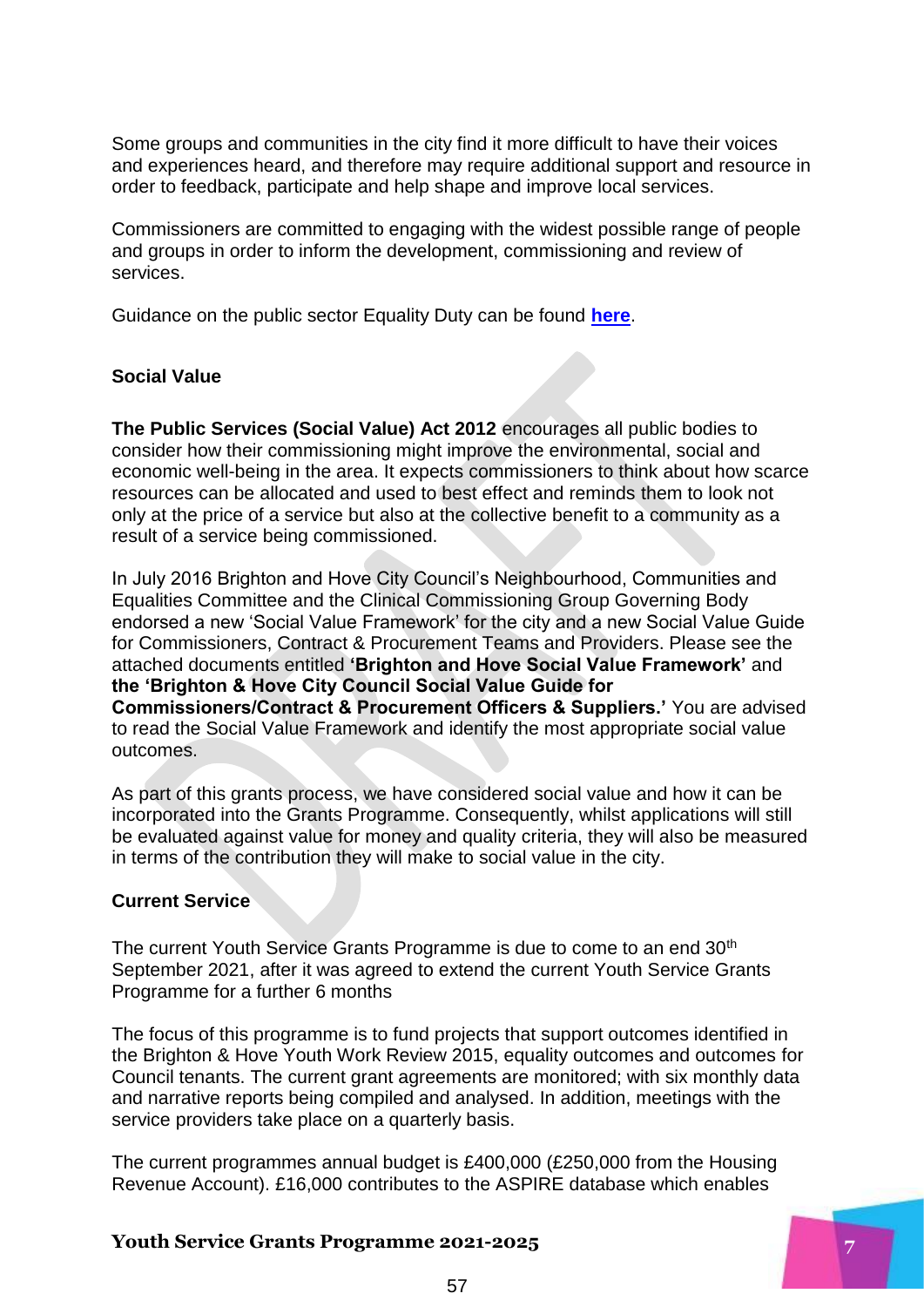users to manage their casework and report on outcomes. The current funding is distributed as follows:

| Lot                                              | <b>Annual contribution</b> |
|--------------------------------------------------|----------------------------|
| Area 1: Hangleton, Portslade & West Hove         | £79,000                    |
| Lead Provider - Hangleton & Knoll Project        |                            |
| Area 2: Whitehawk and the Deans                  | £61,000                    |
| Lead Provider - Trust for Developing Communities |                            |
| Area 3: Moulsecoomb & Patcham                    | £88,000                    |
| Lead Provider - Trust for Developing Communities |                            |
| Area 4: Central Hove & Brighton                  | £99,000                    |
| Lead Provider - Brighton Youth Centre            |                            |
| <b>Equalities: LGBTU - Allsorts</b>              | £19,000                    |
| <b>Equalities: BME - BMEYPP</b>                  | £19,000                    |
| <b>Equalities: Disability - Extratime</b>        | £19,000                    |
| Total                                            | £384,000                   |

## **Service Requirements**

### **Commissioning principles**

Through the findings of the Youth Review 2020, the Council has agreed the following principles.

All project proposals need to:

- $\triangleright$  To have equality, diversity and inclusion embedded in their activities, governance and management arrangements with plans on how they will promote inclusion within their service
- $\triangleright$  Promote a culture of collaboration and joint working with all youth provision and specialist services that support young people, particularly around mental health, including council provided services
- $\triangleright$  Recognise the impact of Covid-19 on young people and support needs for recovery
- $\triangleright$  Commitment to increasing the participation and volunteering opportunities for young people, subsequently recognising and rewarding achievement
- $\triangleright$  Work alongside the Council to seek opportunities to bring organisations together to collaborate on cross-city strategic and operational projects which will improve outcomes for Brighton & Hove's young people
- $\triangleright$  Work with the Council and young people to publicise the Youth Service Offer widely, using methods that young people will use
- $\triangleright$  Contribute to social, environmental and economic value in the city

All bids will be assessed against these criteria. Applicants should be aware that these principles will need to be clearly evidenced in the bid.

### **Provision**

This funding is to: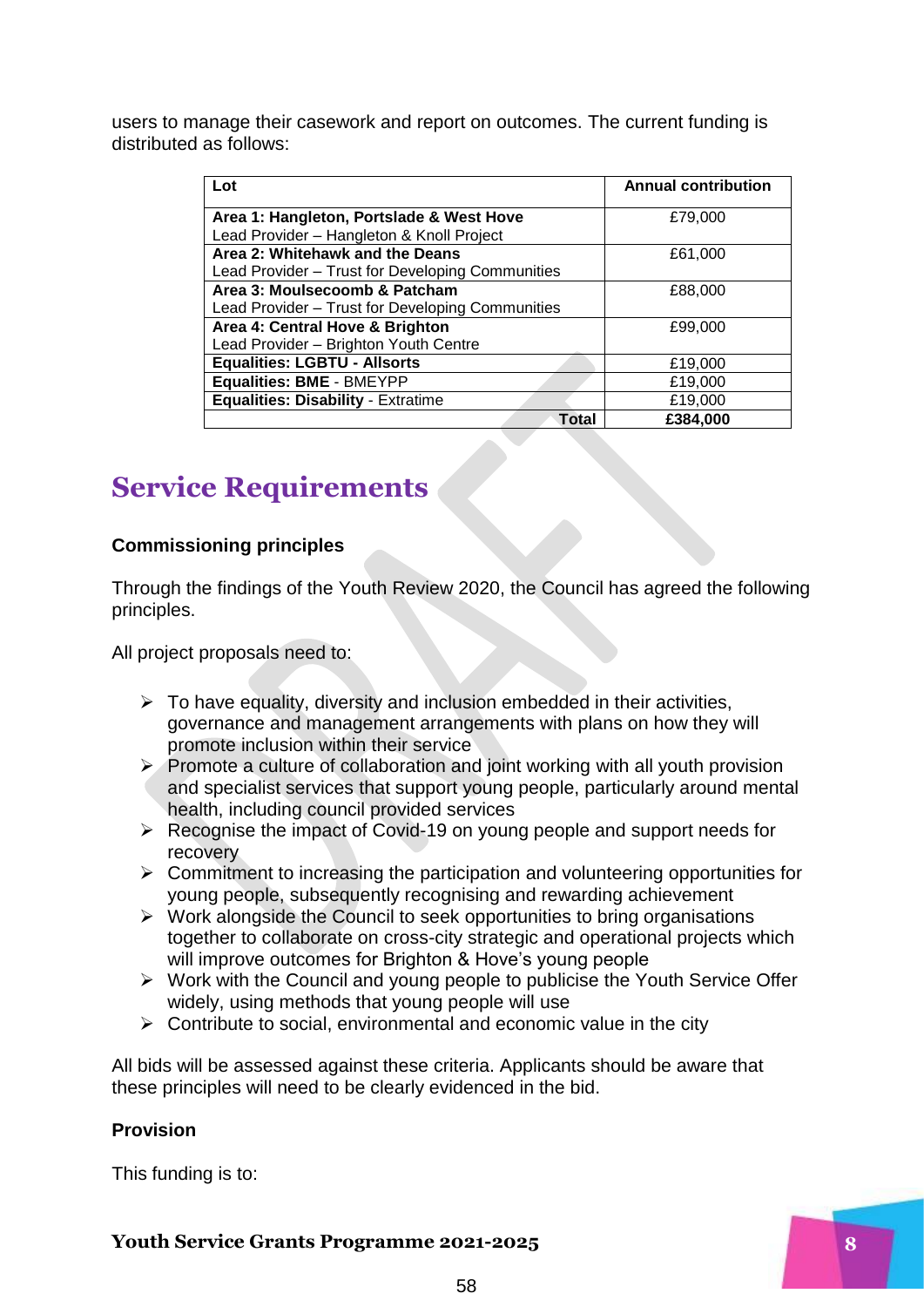- Provide safe physical, digital and outreach spaces in the community that delivers open access, non-formal education to young people that will support their personal and social development through activities that young people need, want and value.
- Deliver regular activities and opportunities for young people to participate in decision making forums, social action and volunteering.
- Provide targeted and specialist youth work to engage young people with specialist needs, disadvantaged young people or marginalised population groups.
- Work in partnership with the Council, other youth providers and specialist agencies, acting as a bridge and supporting young people to access other services and being part of a multi-agency group where appropriate.
- Empower young people to co-design and co-produce activities, projects and services
- Work closely with organisations who work with young people from protected groups, such as those who identify as LGBTU, who have a disability or are BAME, utilising their specialist knowledge to improve inclusion.

### **Youth Service Grant Programme Outcomes**

Youth services supported by the Brighton & Hove City Council should be working to achieve the following outcomes (adapted from the National Youth Agency's 'Theory of Change for Youth Work' 2018).

|                      | <b>Intermediate outcomes</b>                              |
|----------------------|-----------------------------------------------------------|
|                      |                                                           |
| Knowledge and Skills | Increased self-awareness and emotional intelligence       |
|                      | Improved social and communication skills                  |
|                      | Greater empathy and understanding of other people         |
|                      | Acquired knowledge, planning and problem solving          |
| Attitudes and        | Increased aspiration, confidence and agency               |
| capabilities         | Increased independence, resilience and determination      |
|                      | Informed attitude to risk                                 |
|                      | More positive about people from different backgrounds     |
| Social behaviours    | Engaged in more positive activities, more often           |
|                      | Increased willingness to take action to help others       |
|                      | Improved decision making, voice and advocacy              |
|                      | Democratic engagement                                     |
| Community            | Needs identified early and access to support services     |
|                      | Increased social capital and more positive relationships, |
|                      | peers and intergenerational                               |
|                      | Increased sense of belonging and community cohesion       |
| Collective impact    | Stronger families, friendships and civil society          |
|                      | Active citizenship, respect and equality of opportunity   |
|                      | Improved education, employment, health and mental         |
|                      | wellbeing                                                 |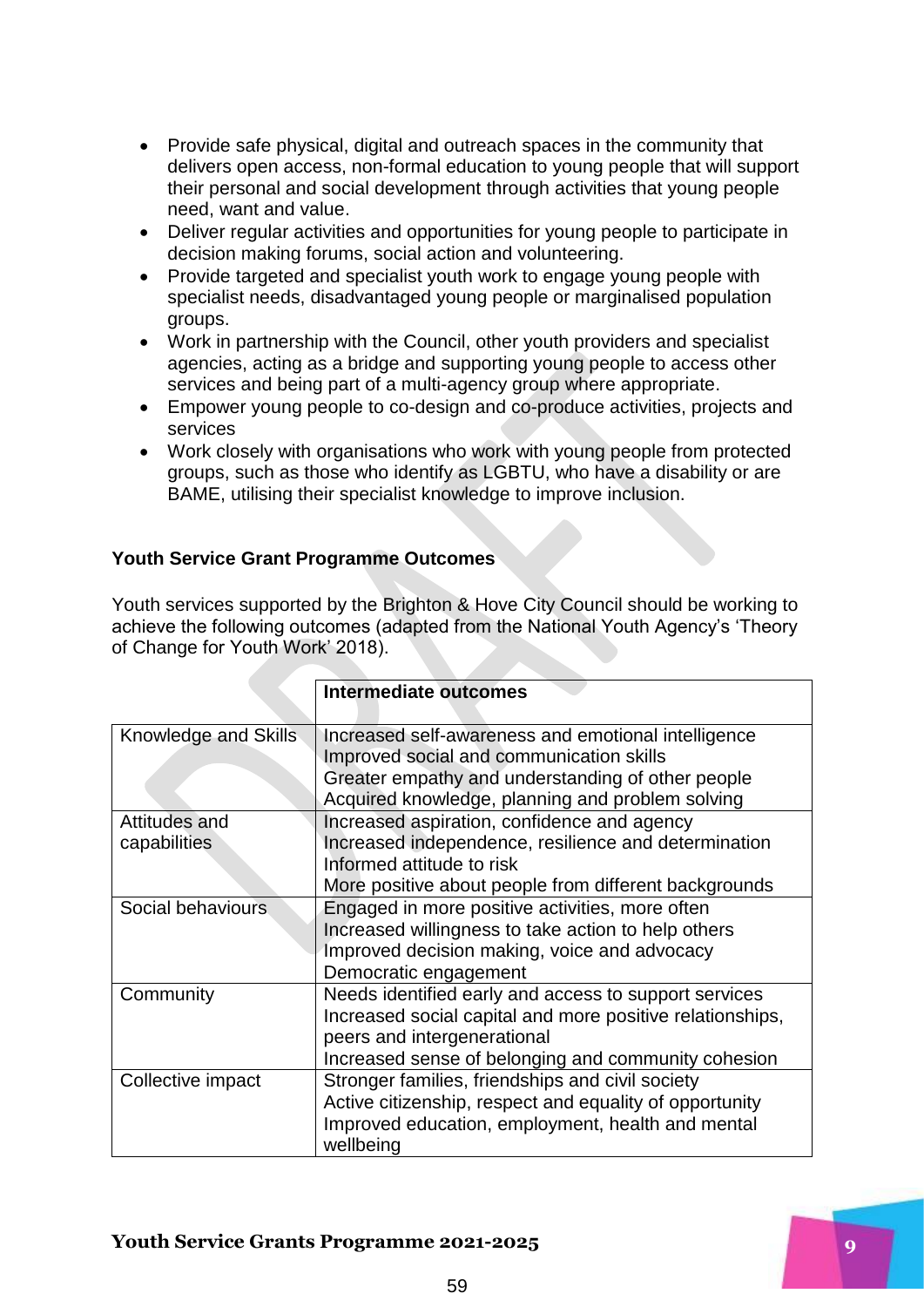The intermediate outcomes will lead to young people in the longer term:

- $\triangleright$  Being safe and secure in the modern world, including digital
- $\triangleright$  Become skilled and equipped to learn and earn
- $\triangleright$  Have positive health and wellbeing
- $\triangleright$  Be happy and confident in their future
- $\triangleright$  Become active in their communities and civil society
- $\triangleright$  Have democratic engagement and their views respected

### **Equality Outcome**

In addition to the targeted funding for each of the three protected characteristics that are being funded through this Grants Programme, there is a general equalities outcome for VCS organisations that wish to apply for funding for any of the lots, including the area based projects, and this is that:

 $\triangleright$  All children and young people with Protected Characteristics (including BME, disabled, LGBTU) or with multiple disadvantages feel safer and more supported in the project than before.

### **Housing Outcomes**

The Housing Revenue Account is funding a proportion of this Grants Programme and there must be clear outcomes for Council tenants and their families from this Programme.

Three key priorities have been identified and this investment seeks:

- The reduction in **anti-social behaviour** in communities with council house tenancies
- Improving the **social inclusion** of young people in communities with council house tenancies
- $\triangleright$  Supporting young people in communities with council house tenancies to improve their readiness for **employment**

### **Data Management**

Applicants should note that they will be required to use a central ICT system to manage their casework and report on outcomes. The system is currently Aspire which is hosted by East Sussex County Council. The system may change during the life of the agreement. The Council will meet the licence costs for applicants' use of the system.

The Supplier undertakes to process the Council's Data in compliance with the Data Protection Legislation. The Supplier will notify the Council of any breaches of Council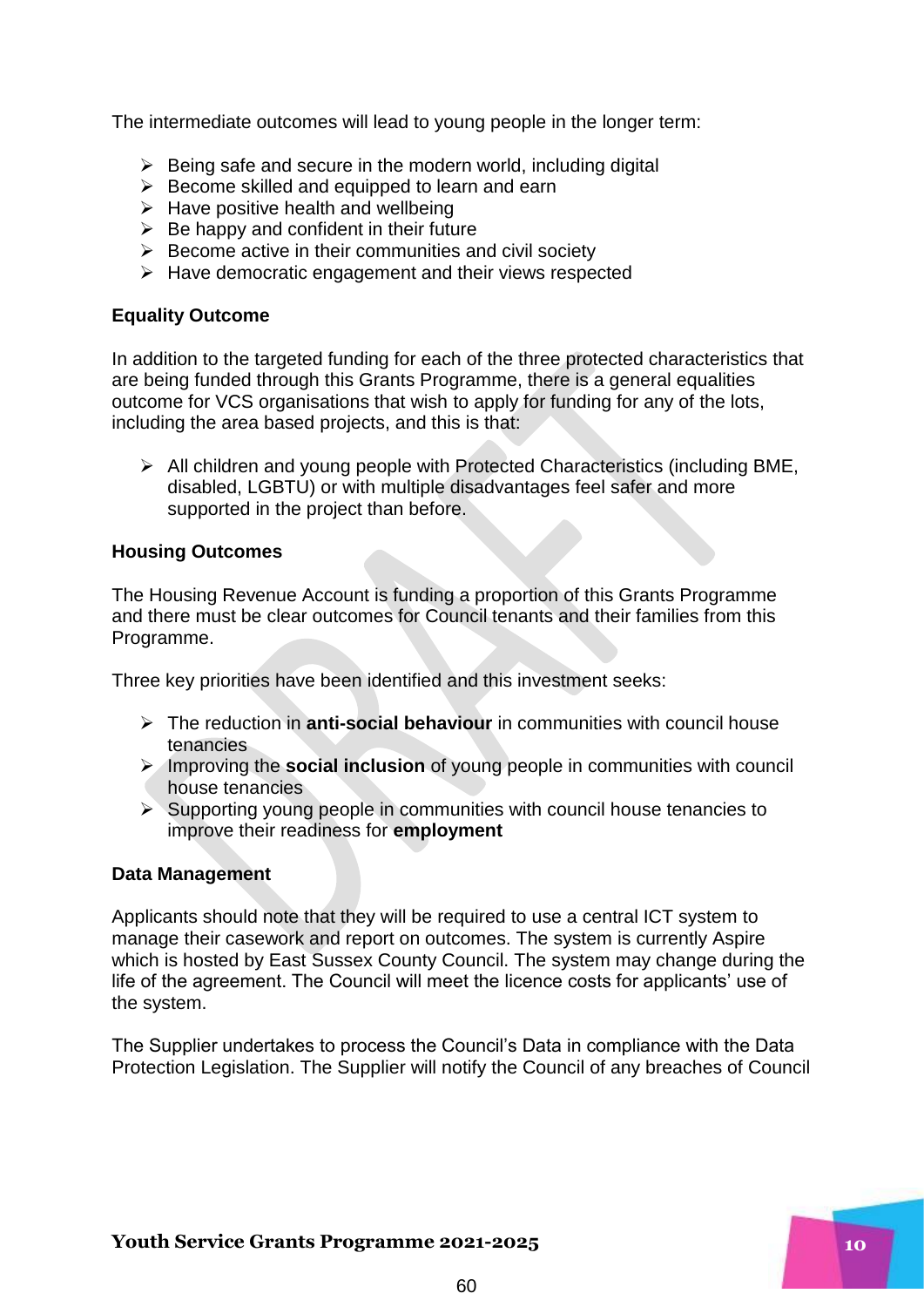data as soon as possible upon becoming aware of them and no later than 72 hours following becoming aware of the breach.

The provider must have in place appropriate organisational structures, policies and processes in place to understand, assess and systematically manage security risks to personal data so as to comply fully with all applicable Data Protection Legislation.

Personal data must be processed in a manner that ensures appropriate security of the personal data, including protection against unauthorised or unlawful processing and against accidental loss, destruction or damage, using appropriate technical or organisational measures. The Provider may be required to enter into a data sharing agreement with the Council.

The Supplier should be certified to ISO/IEC 27001:2013 or be able to demonstrate that its policies, procedures and information risk management processes are of an equivalent standard.

The Council and Supplier will agree on the location of data hosting at the time of contact signing. The Supplier undertakes not to take any actions to change the location of data storage or other processing without written permission from the Council.

The Supplier will not transfer data to any country or territory outside the European Economic Area (EEA).

The Supplier will host the data in accordance with National Cyber Security Centre ("NCSC") Cloud Security Principles.

### **Funding**

The funding period is from 1st October 2021 to 31st March 2025. Funding will be subject to an annual review, achievement of the defined outcomes and annual council budget setting in February of each year.

| Lot                             | Year 1 (part) | Year <sub>2</sub> | Year <sub>3</sub> | Year 4        |
|---------------------------------|---------------|-------------------|-------------------|---------------|
|                                 | 1 Oct 2021 -  | 1 Apr 2022 -      | 1 Apr 2023 -      | 1 Apr 2024 -  |
|                                 | 31 Mar 2022   | 31 Mar 2023       | 31 Mar 2024       | 31 Mar 2025   |
|                                 |               | (subject to       | (subject to       | (subject to   |
|                                 |               | confirmation)     | confirmation)     | confirmation) |
| Area 1: Hangleton, Portslade &  | £43,450       | £86,900           | £86,900           | £86,900       |
| <b>West Hove</b>                |               |                   |                   |               |
| Area 2: Whitehawk and the Deans | £33,550       | £67,100           | £67,100           | £67,100       |
| Area 3: Moulsecoomb & Patcham   | £48,400       | £96,800           | £96,800           | £96,800       |
| Area 4: Central Hove & Brighton | £50,000       | £100,000          | £100,000          | £100,000      |
| <b>Equalities: LGBTU</b>        | £11,000       | £22,000           | £22,000           | £22,000       |
| <b>Equalities: BME</b>          | £11,000       | £22,000           | £22,000           | £22,000       |
| <b>Equalities: Disability</b>   | £11,000       | £22,000           | £22,000           | £22,000       |
| <b>Total</b>                    | £208,400      | £416,800          | £416,800          | £416,800      |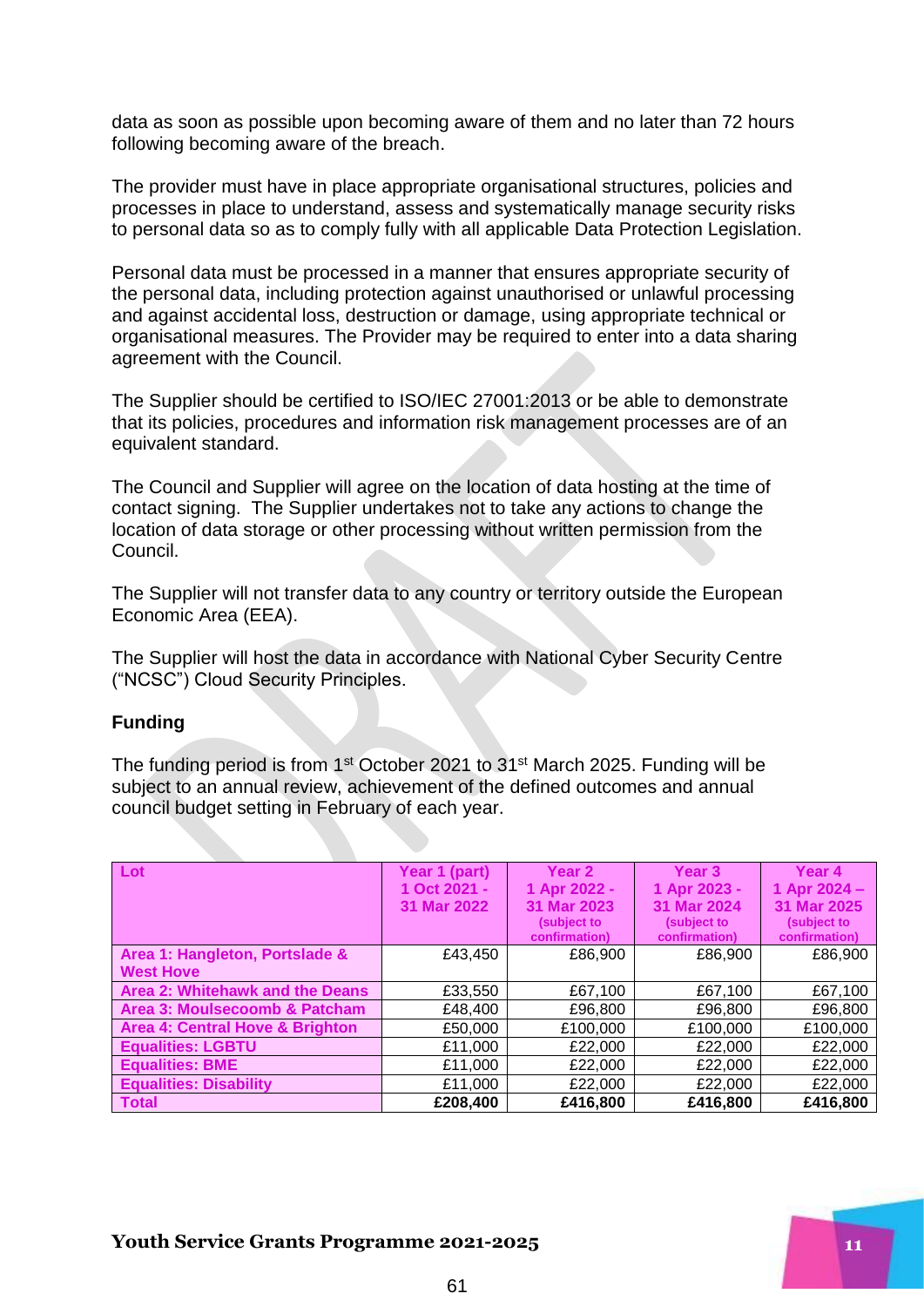Investment through this Youth Service Grants Programme will be offered on a fortytwo

month basis. There will be an option to extend for a further 2 years, however, as noted above, the levels of funding will be subject to annual council budget setting.

The Council may, at its discretion, withhold some of the funding available if there is potential for a lack of suitable or sustainable provision.

Please note that the maximum sum available to fund this Programme is indicated in the above table. Applications exceeding this amount for any lot will not be considered.

The funding for each of the four area-based lots has been apportioned based on the number of council tenancies and the number of young people aged 11 to 19 per area.

### **Area and Equality Lots**

It is acknowledged through past monitoring data that area based provision can attract young people from other areas, particularly in the central area, however, there is an expectation that any providers will be operating from at least one base within this area, particularly those areas within the city identified as deprived (see below).

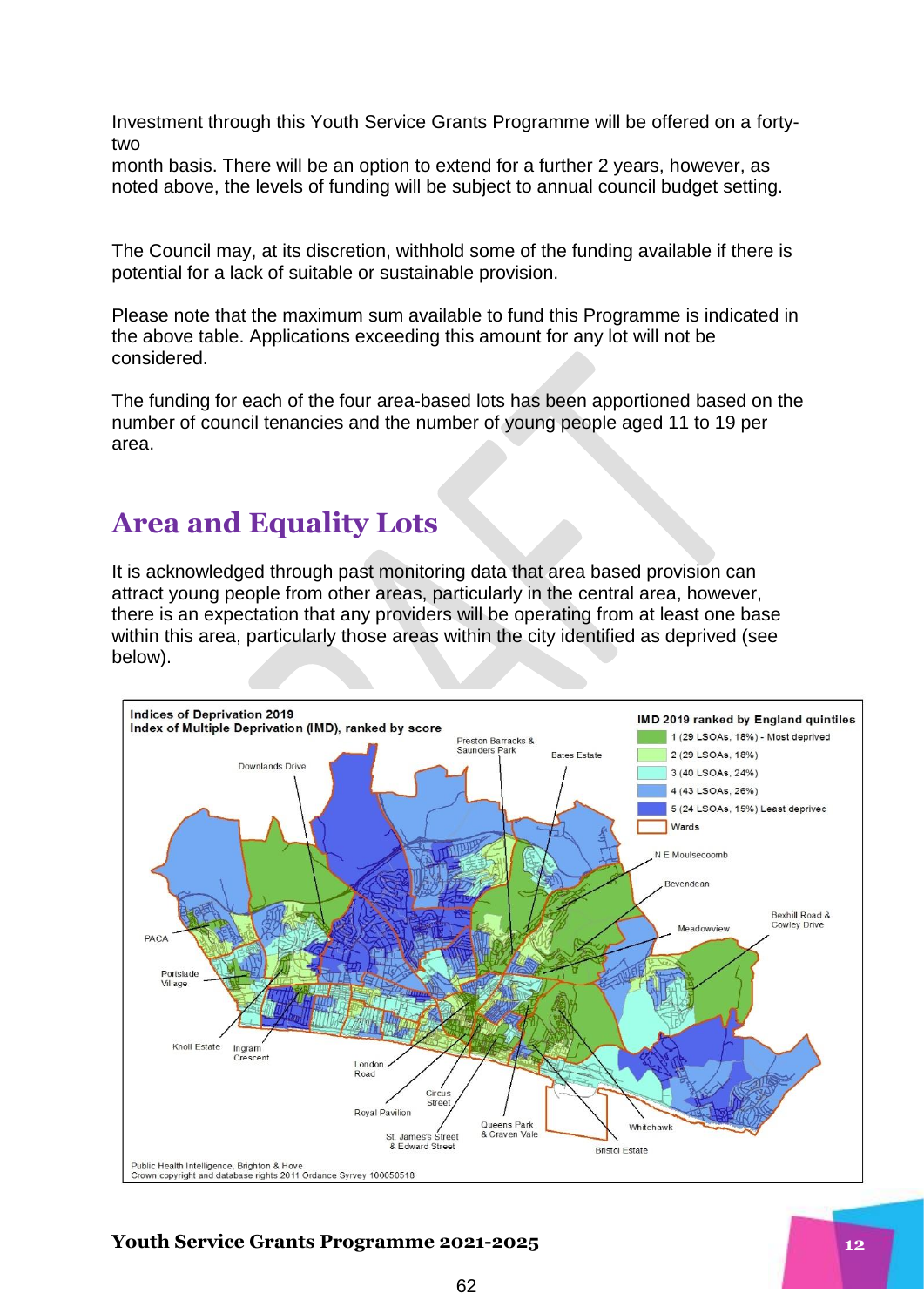The geographical areas that each of the four area-based lots covers is shown on the map below. Proposals for lots 1 to 4 may take the form of a partnership application. An organisation may be part of more than one partnership and as such apply for funding in more than one lot. An applicant may not be a member of more than one partnership bidding for the same lot.



The local wards comprising each of the four geographical areas are:

Hangleton, Portslade & West Hove:

- <sup>o</sup> Hangleton and Knoll
- <sup>o</sup> Hove Park
- North Portslade
- South Portslade
- Westbourne
- Wish

Whitehawk and the Deans:

- East Brighton
- Rottingdean Coastal
- Woodingdean

Moulsecoomb & Patcham:

- <sup>o</sup> Hollingdean and Stanmer
- Moulsecoomb and Bevendean
- $\circ$  Patcham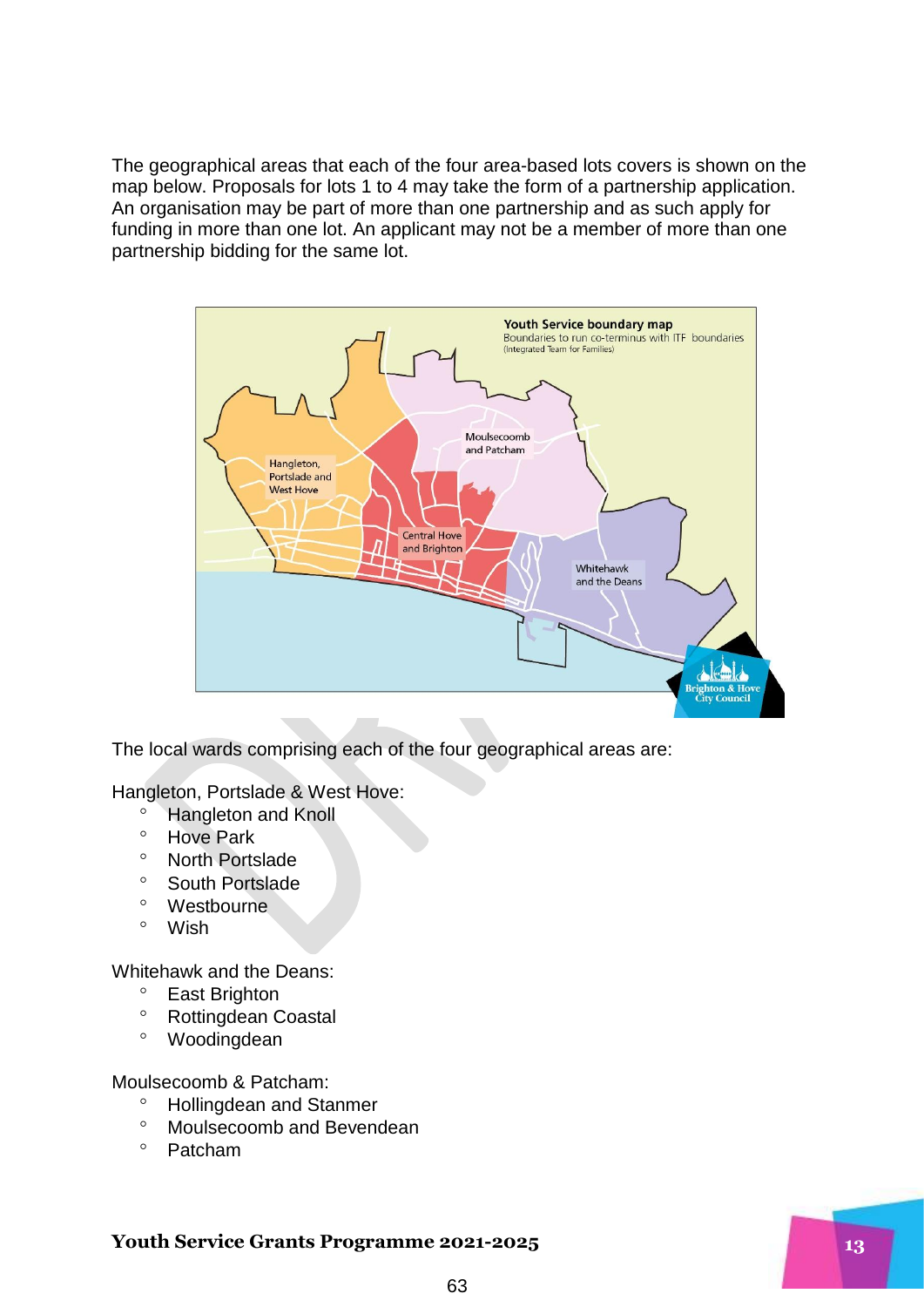Central Hove and Brighton:

- Brunswick and Adelaide
- <sup>o</sup> Central Hove
- <sup>o</sup> Goldsmid
- <sup>o</sup> Hanover and Elm Grove
- Preston Park
- <sup>o</sup> Queen's Park
- <sup>o</sup> Regency
- <sup>o</sup> St. Peter's and North Laine
- Withdean

A ward map is available **[here](https://www.brighton-hove.gov.uk/sites/brighton-hove.gov.uk/files/9365%20councillor%20ward%20maps_Aug%202016.pdf)**.

# **Quality Standards**

The Council will measure and evaluate performance by:

- $\triangleright$  Producing a performance monitoring report every six months based on quantitative data, including number of young people using services, demographics of users, numbers of council house tents and outcomes, entered by providers on Aspire.
- $\triangleright$  Youth providers producing a six-monthly narrative report providing qualitive information using an agreed template
- $\triangleright$  An annual review with each provider focussing on performance against:
	- the Council's principles (see page 8 of this document)
	- service provision, including where it is based
	- number of young people accessing services
	- outcomes achieved
	- value for money
	- training opportunities for staff and volunteers
- $\triangleright$  Unannounced and planned visits to publicised activities

An annual performance report will be produced by the Council and presented to the Children, Young People and Skills Committee for feedback and comment.

### **Performance Framework**

A draft monitoring template is shown below. The template will be developed in consultation with organisations that are awarded grants and will be used to monitoring performance.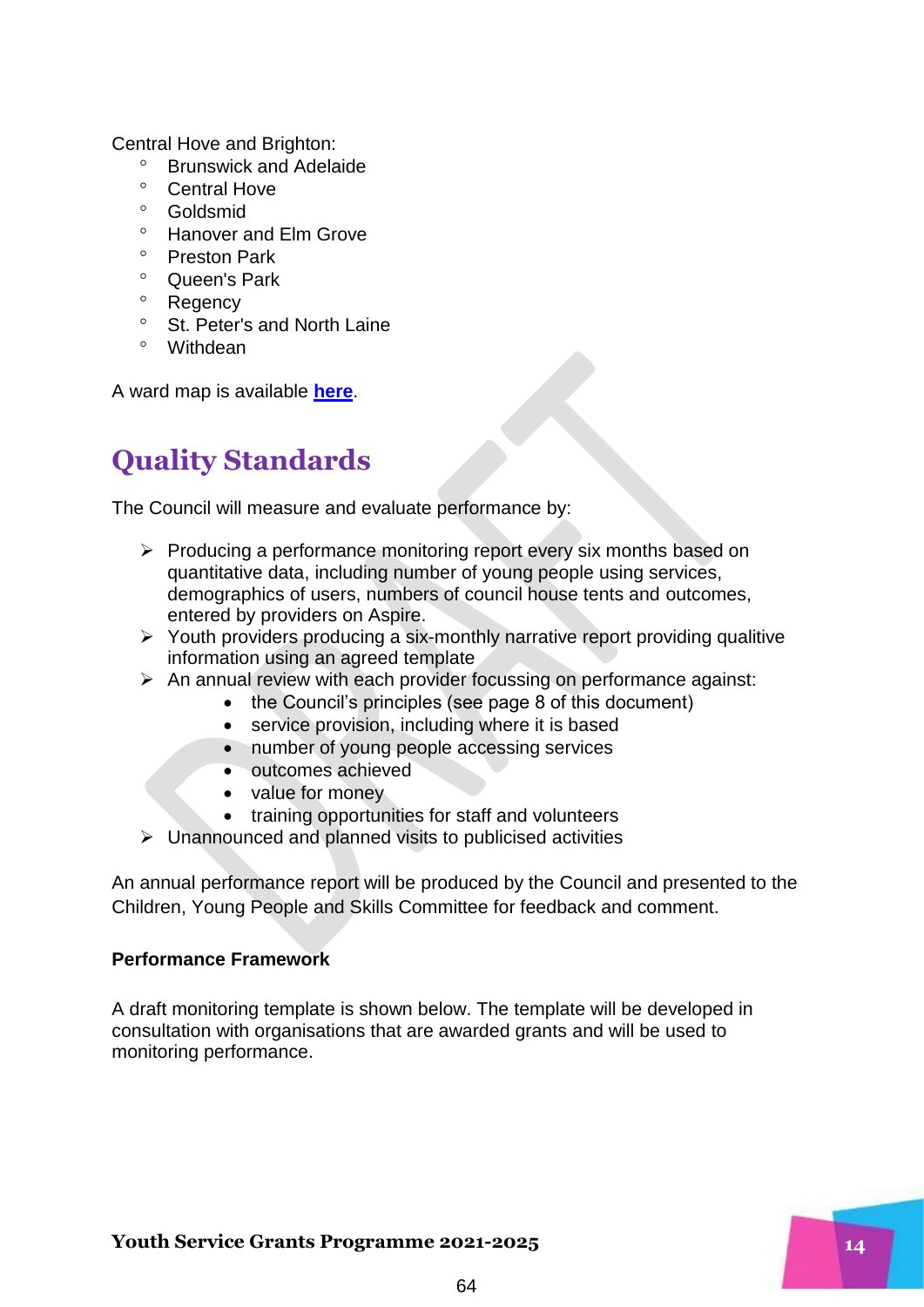# **Outcomes Monitoring Form**

Name of project:

Reporting period:

| <b>Performance Indicator</b>                                                                                        | <b>Progress</b>                                                                                                                                                                                                                                                                            | <b>RAG</b><br><b>Rating</b> |
|---------------------------------------------------------------------------------------------------------------------|--------------------------------------------------------------------------------------------------------------------------------------------------------------------------------------------------------------------------------------------------------------------------------------------|-----------------------------|
| Achieving the agreed outcomes                                                                                       | Example of how we measure progress<br>-6 monthly monitoring report measure<br>success from distance travel tool on<br>Aspire<br>-6 monthly narrative report<br>-Feedback from young people and<br>parents                                                                                  |                             |
| A range of physical, digital and<br>outreach activities and sessions in<br>place regularly for young people         | -6 monthly narrative report<br>-Aspire data<br>-Publicity<br>-Unannounced visits<br>-Feedback from young people and<br>parents                                                                                                                                                             |                             |
| Meeting targets on number of<br>young people reached                                                                | -6 monthly monitoring report (Aspire data<br>recording young people's attendance and<br>frequency of use                                                                                                                                                                                   |                             |
| Activities are accessible and<br>inclusive                                                                          | -Inclusion plan in place and progressing<br>with actions<br>-Collaborating effectively with equality<br>group leads<br>-Data from 6 monthly monitoring report<br>-6 monthly narrative reports<br>-Feedback from young people and<br>parents                                                |                             |
| Reaching and targeting young<br>people living in the highest areas<br>of deprivation and council house<br>tenancies | -6 monthly monitoring report (reports via<br>postcodes, numbers living in council<br>house tenancies and living in areas of<br>high deprivation)                                                                                                                                           |                             |
| Young people engaging in a range<br>of participation opportunities and<br>being rewarded for achievements           | -6 monthly narrative report (involvement<br>in delivery of services, local/national<br>campaigns, consultations etc.)<br>-Attendance/engagement with Youth<br>Wise<br>-Engagement in other participation<br>opportunities<br>-Evidence of rewarding achievement by,<br>e.g. digital badges |                             |
| Collaborating effectively with other<br>agencies                                                                    | -Evidencing good pathways into and from<br>specialist agencies<br>-Working well with other youth providers<br>to ensure a coordinated response to<br>young people's emerging need                                                                                                          |                             |

### **Youth Service Grants Programme 2021-2025 15**

65